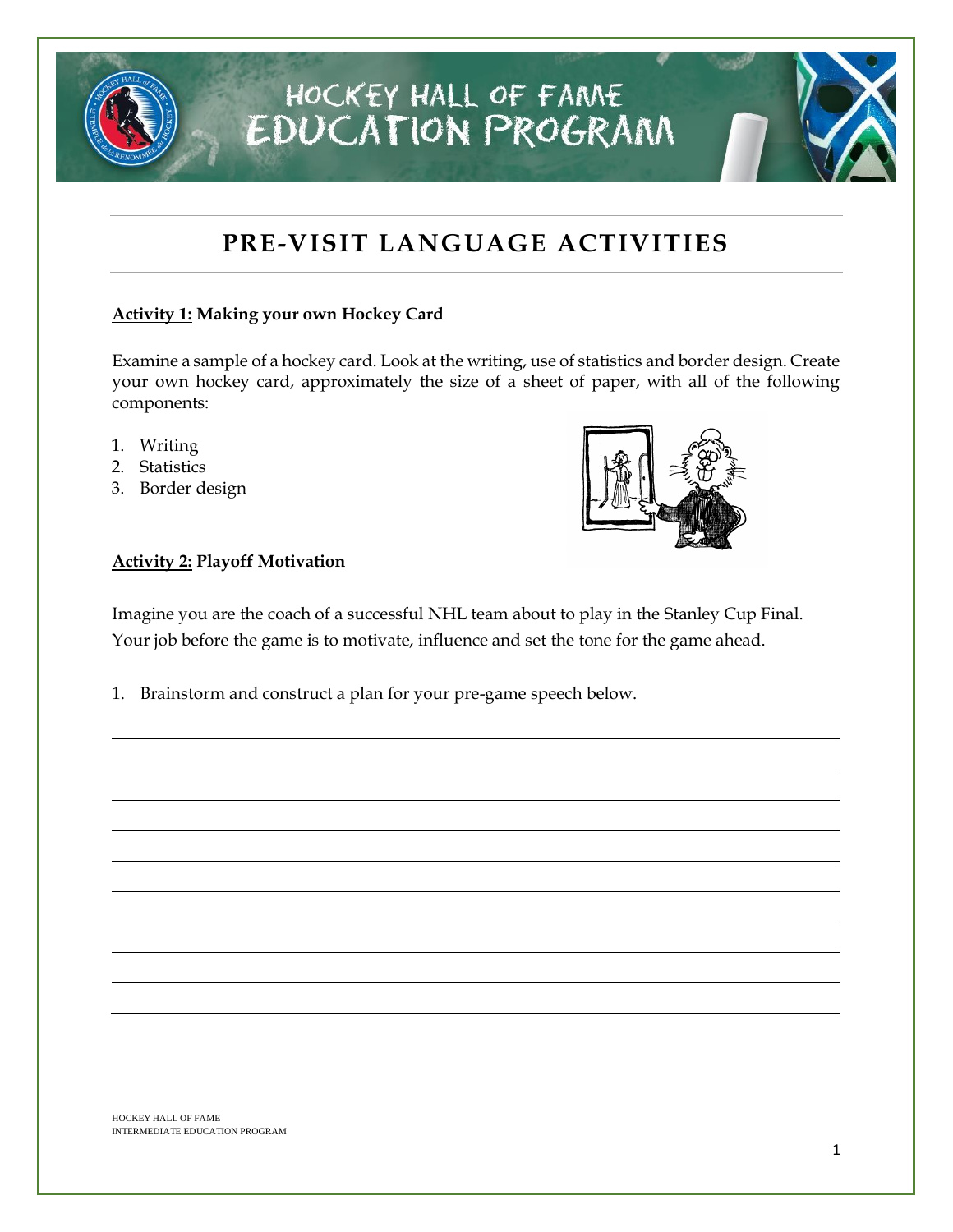2. What key words will you use to motive your team's players? Why did you choose these words?

### **Activity 3: Great Expectations**

3. Prior to your trip to the Hockey Hall of Fame, discuss in small groups what your expectations are. Write down three examples from your discussion.

4. Why is it important to have different perspectives on your class trip expectations?

5. After your trip to the Hockey Hall of Fame, revisit your above answers and compare and contrast as a group. Have groups present their findings!

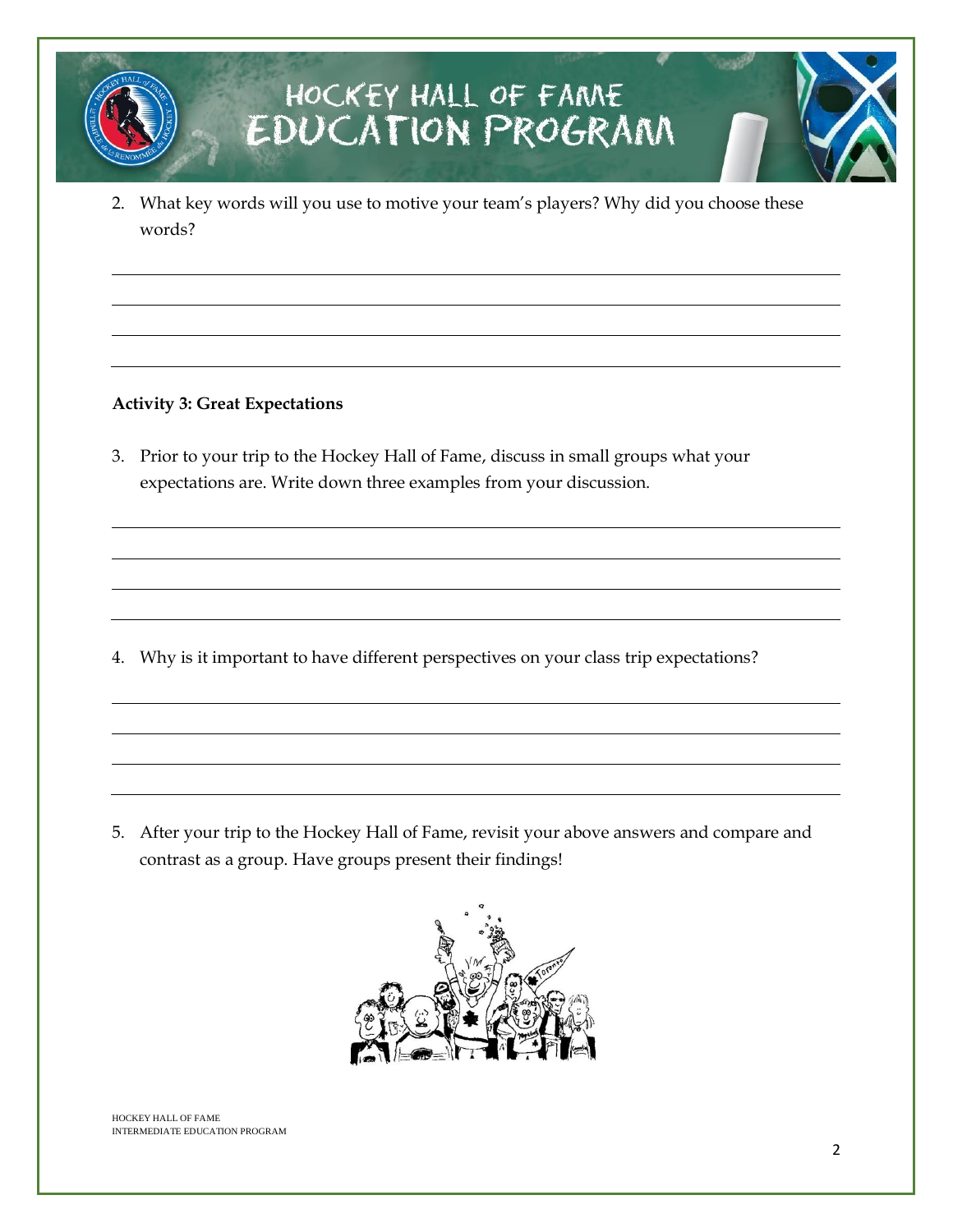### **HALL-VISIT LANGUAGE ACTIVITIES**

1. In the **Esso Great Hall**, select an Honoured Member from the plaque walls around the room. Obtain the following information:

Player's Name:

Year Inducted:



2. From the plaque description, describe important milestones that were accomplished. Provide the reasoning why you believe these milestones led to the player being inducted.

3. In your opinion, what are the most interesting things about this player?

4. What details and or findings support your opinion?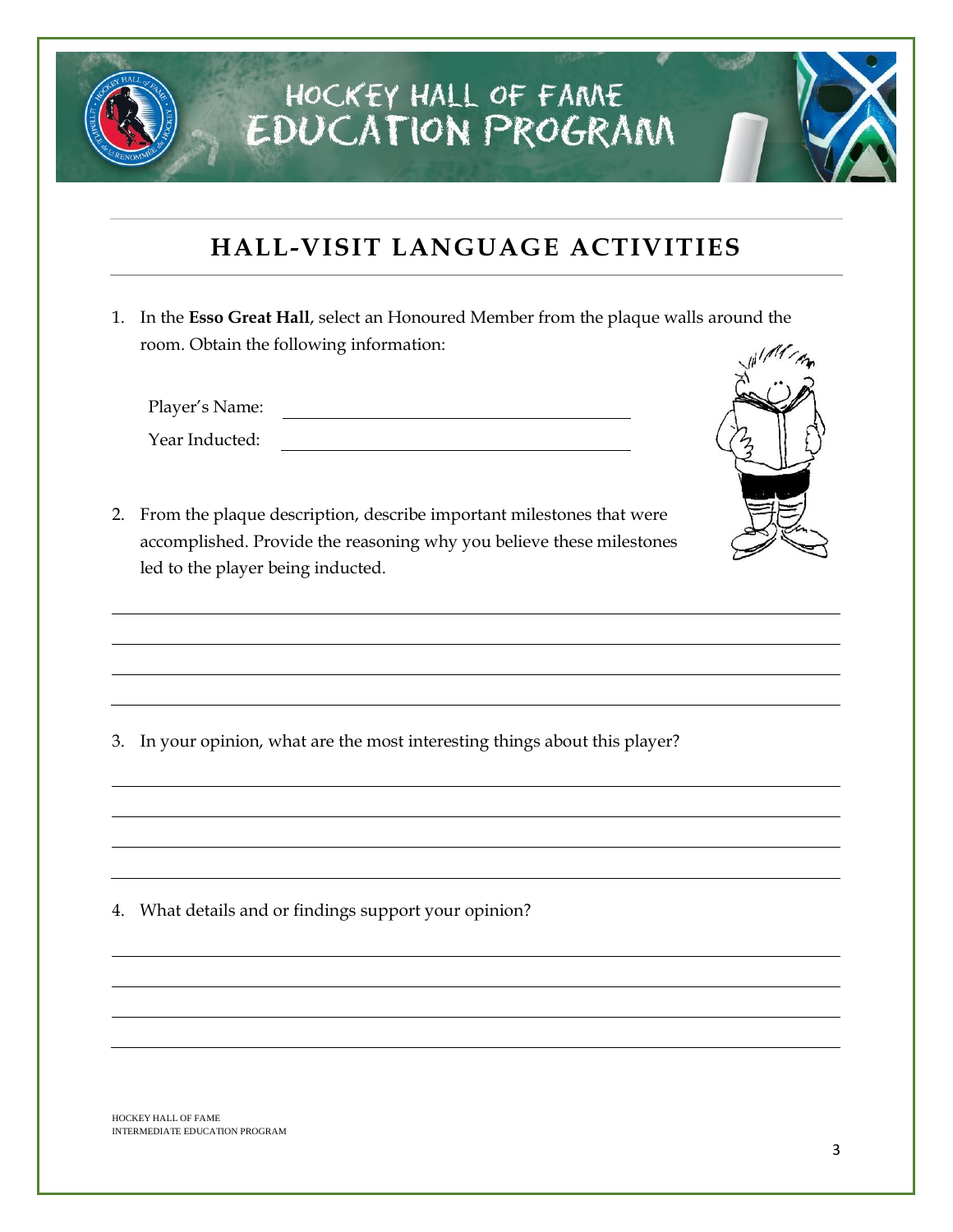- 5. Throughout the Hockey Hall of Fame you will notice many logos, from both teams and companies. List three logos you have noticed in different areas of the Hall.
	- 1. <u> 1980 - Johann Barn, mars ann an t-Amhain Aonaich an t-Aonaich an t-Aonaich ann an t-Aonaich ann an t-Aonaich</u>
	- 2.
	- 3.
- 6. Why do companies or organizations consider it important to have a logo that gives them an identity and or brand?



### **Word Expression**

7. Exhibit descriptions and bold use of graphics are used in each area of the Hockey Hall of Fame. One exhibit specifically, **The Mask Presented by Imports Dragon**, includes both. Describe the types of literacy mediums and graphics used within the exhibit and how they help to showcase the exhibit content.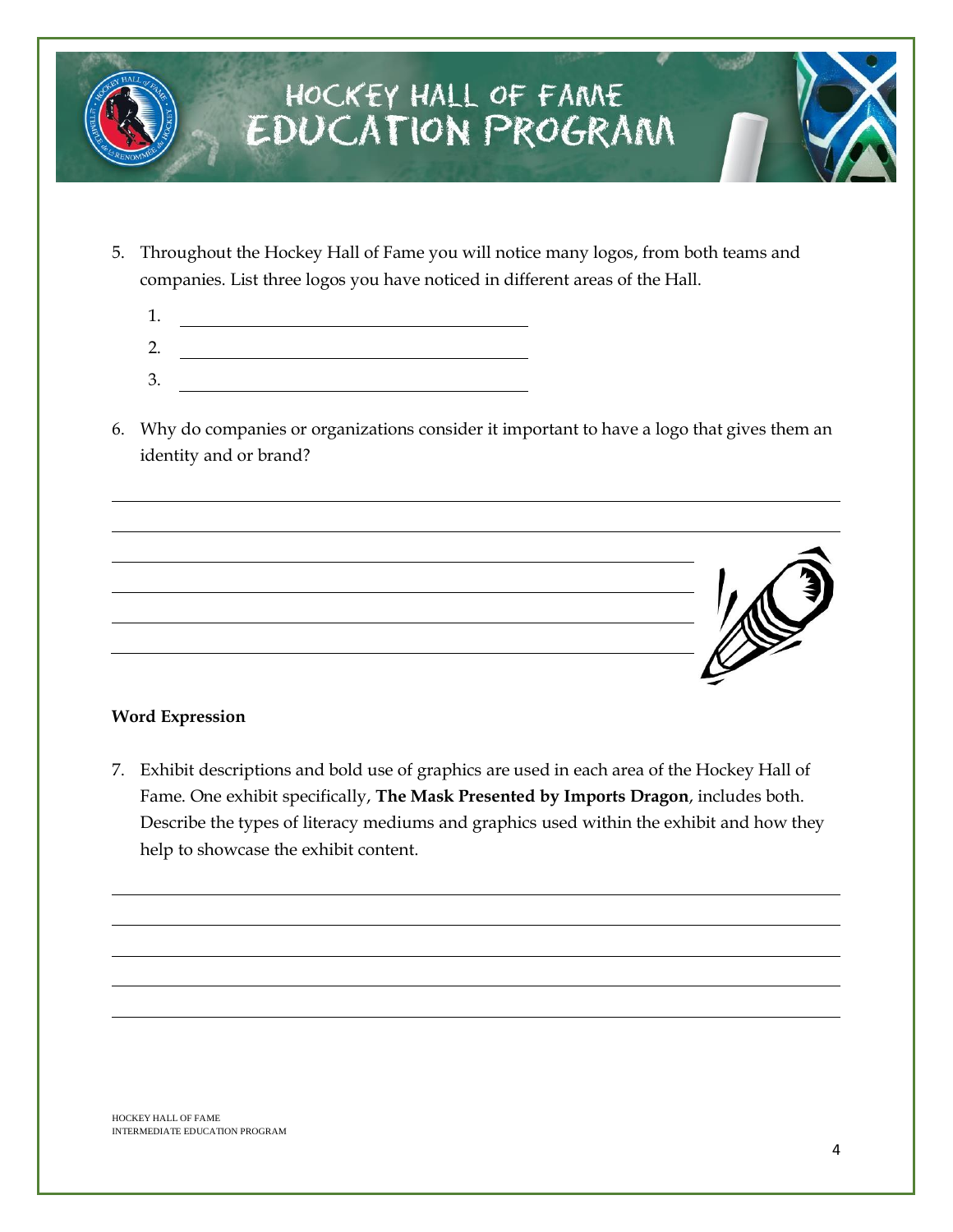![](_page_4_Picture_0.jpeg)

8. How does the information in the exhibit's graphics influence your interpretation of the text?

![](_page_4_Picture_2.jpeg)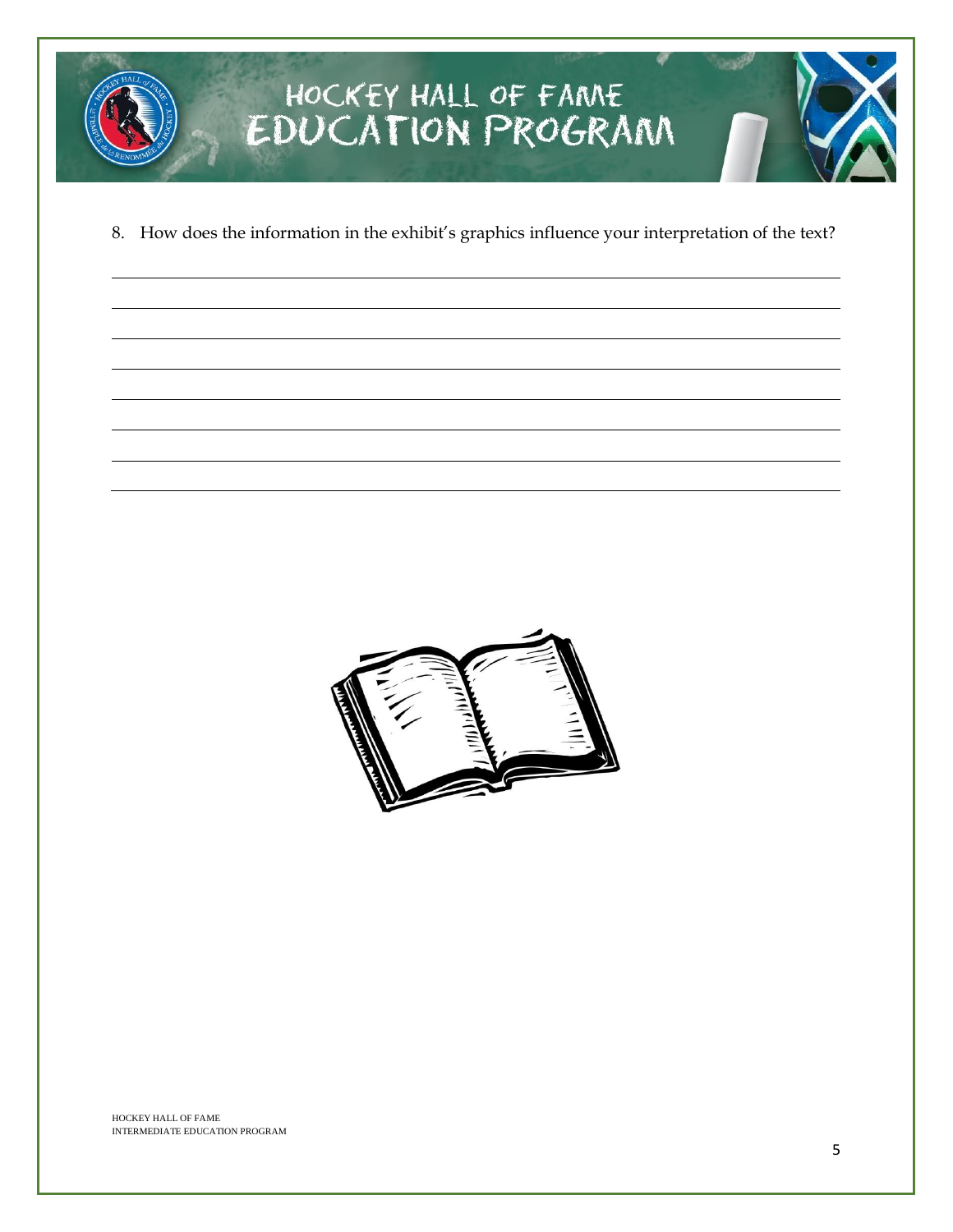### **POST-VISIT LANGUAGE ACTIVITIES**

### **Activity 1: Poetry Hour**

During your visit to the Hockey Hall of Fame, you may have noticed the famous poem from World War I, *In Flanders Fields* inside the **Canadiens Dressing Room**. A line from the poem is written along the top wall above the player stalls.

### **In Flanders Fields By John McCrae**

In Flanders fields the poppies blow Between the crosses, row on row, That mark our place, and in the sky, The larks, still bravely singing, fly, Scarce heard amid the guns below.

We are the dead; short days ago We lived, felt dawn, saw sunset glow, Loved and were loved, and now we lie In Flanders fields.

Take up our quarrel with the foe! To you from failing hands we throw The torch; be yours to hold it high! If ye break faith with us who die We shall not sleep, though poppies grow In Flanders fields.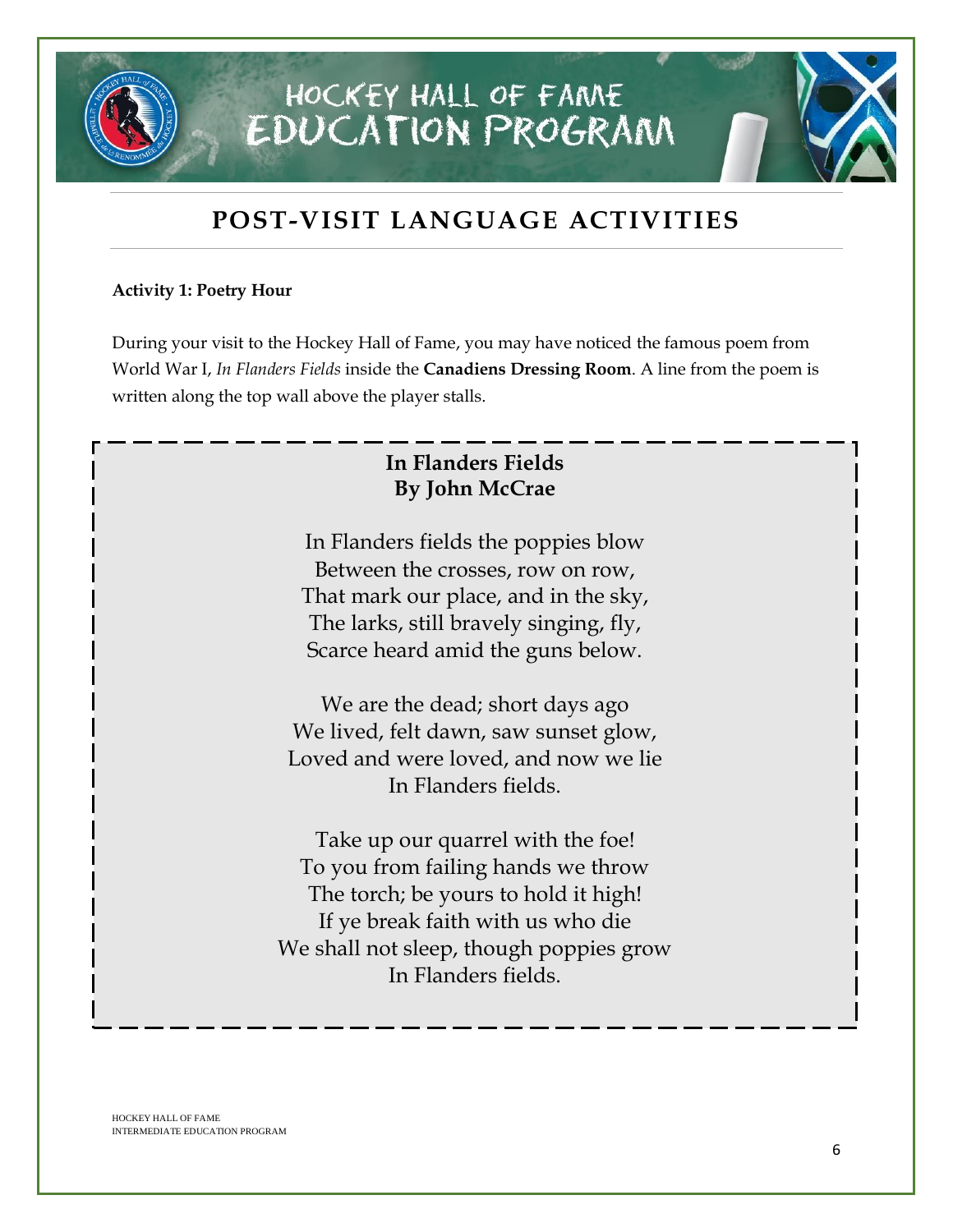1. How do you interpret the poem above? Why do you think it was included in the Montreal Canadiens Dressing Room?

2. How many syllables are there in each line of the poem? (Count them.)

3. Why did McCrae choose to have a different number of syllables in each line?

### **Activity 2: There is no "I" in Team**

- 1. There is great importance in teamwork for a hockey team or franchise as they need to work well together and trust each other. List three ways teamwork is most effective.
	- 1. 2. <u> 1989 - Johann Barbara, martin amerikan basal dan berasal dan berasal dalam basal dalam basal dalam basal dala</u> 3.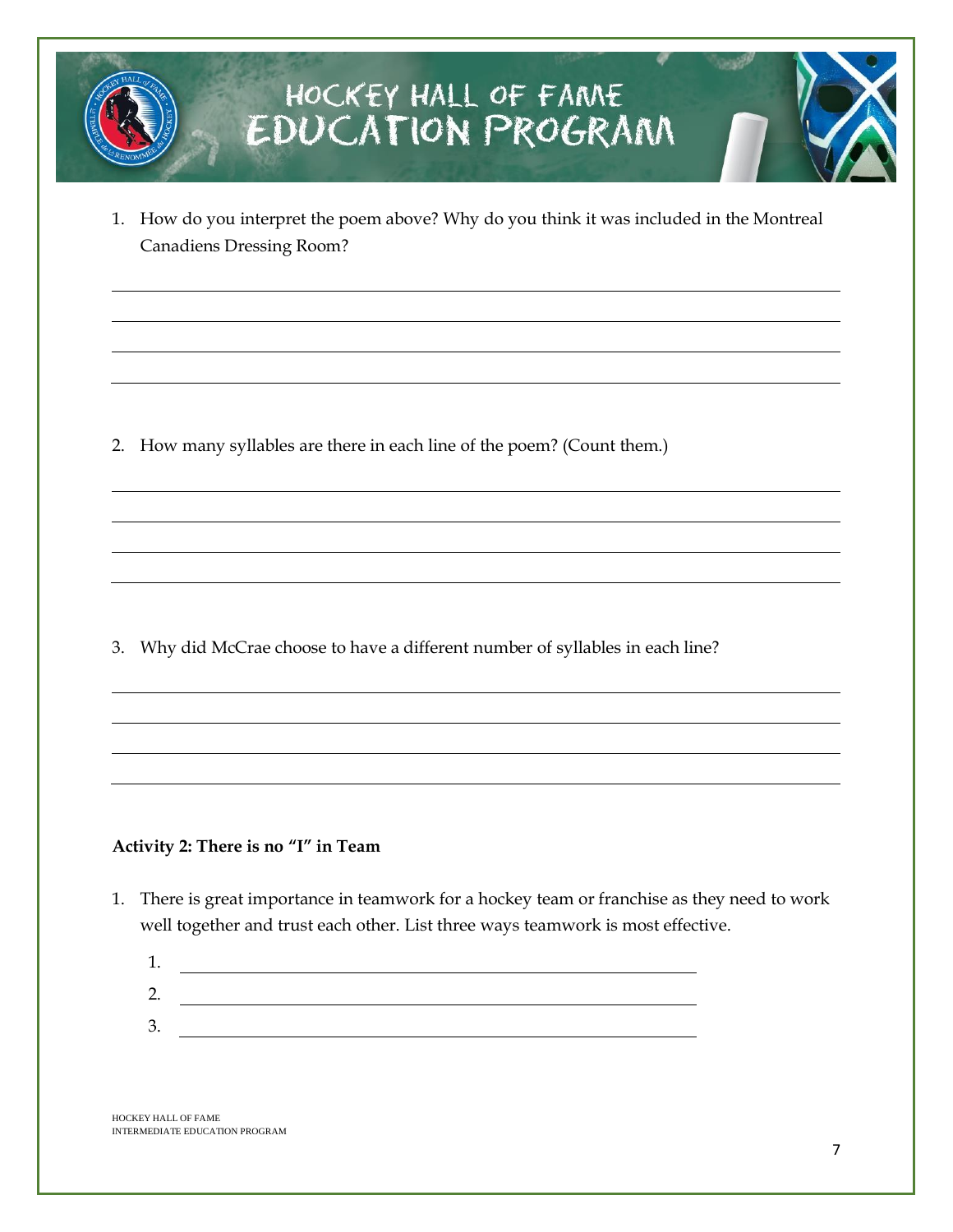![](_page_7_Picture_0.jpeg)

2. Compare and contrast your classroom teamwork to that of a hockey franchise.

3. Hockey franchises make big decisions every day off the ice and communication is key! Prior to making a decision, what strategies would help to contribute effectively to a group discussion?

![](_page_7_Picture_4.jpeg)